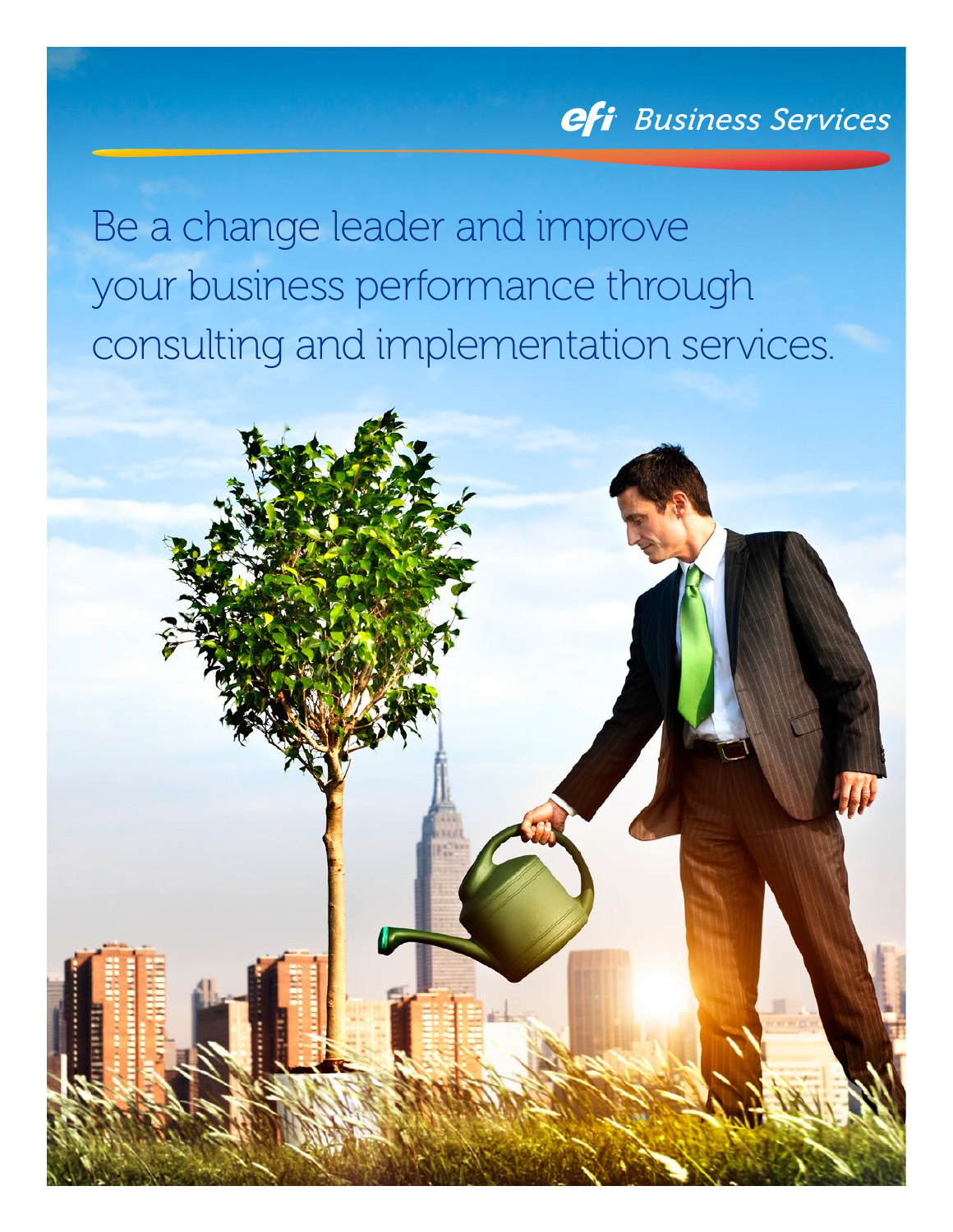# Manage change – refine your business vision – use technology more effectively with Business Services from EFI

The business landscape is undergoing rapid change. How is your business responding? Are you being proactive or lagging behind? EFI's Business Services teams can help you explore your business needs and examine processes—analyze your strengths and areas for improvement— to give you the insight, the tools, and the support, from outset through to execution, to put you on track. Become a change leader, with effective, efficient internal processes and technology that enable faster time to market, greater quality control and reduced costs.

### Business Service offerings from EFI

- Business Operations Analysis
- Systems Audit
- Change Management
- Implementation Services

EFI Business Services teams examine your operations and your business needs, targeting areas of potential performance improvements. We offer a depth of expertise in support of our offerings :

- Experience with thousands of customers worldwide
- A 360° understanding of our customers' operations
- Guidance on where markets are heading
- Best-in-class business consulting practices

If you are ready to commit to transformative change, then we can succeed—because the success of any Business Service engagement requires commitment from the client, including:

- Senior leadership sponsorship, because change must be driven from the top.
- Clear definition of objectives and priorities with measureable KPIs.
- Support for in-house change agents people with an openness and readiness for change.
- A long-term view, to deal with the most important challenges (not only the most recent ones).

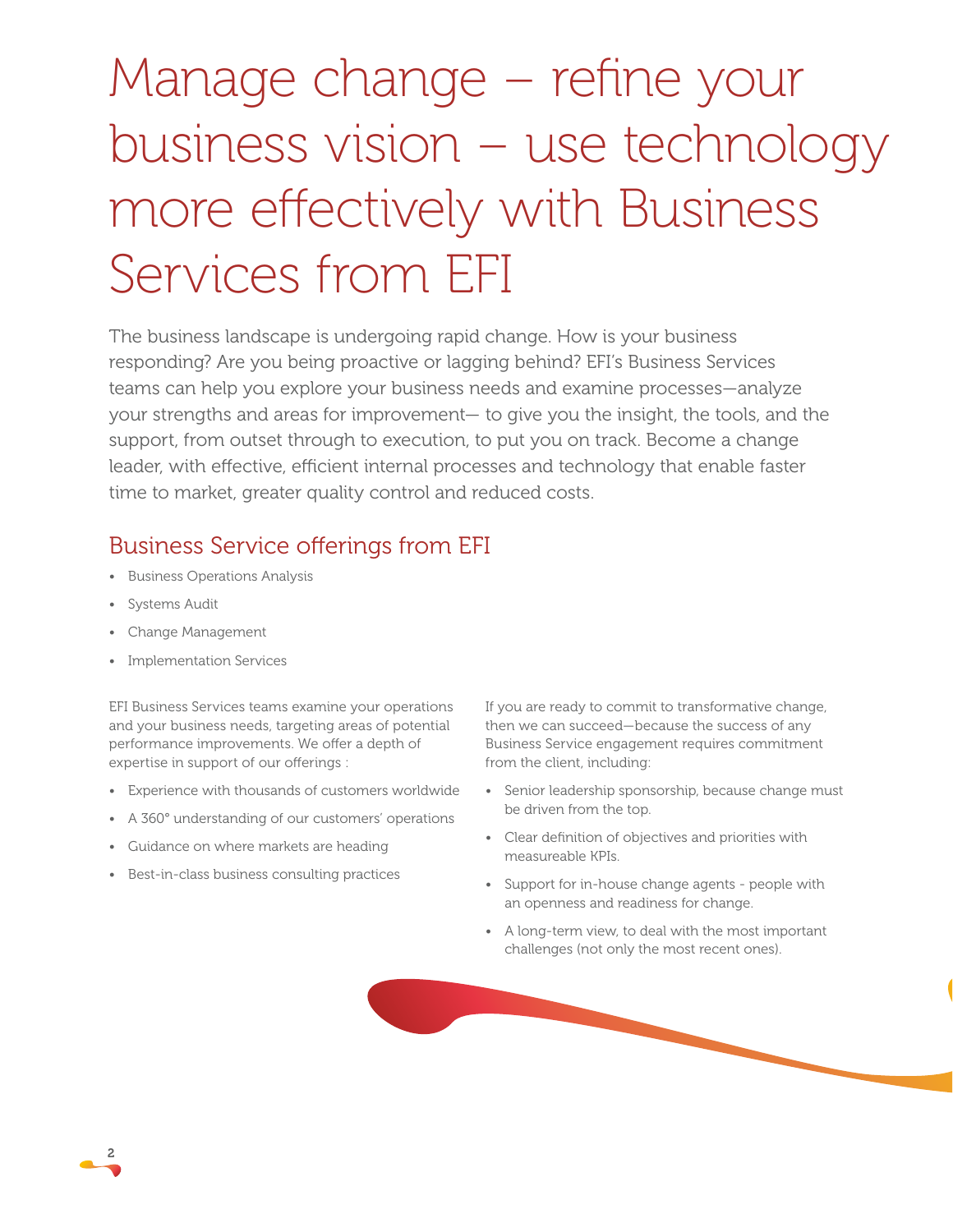### Business Operations Analysis Enabling change, improving ROI

Markets are in constant change and you need to respond with new priorities and strategies. EFI Business Transformation Services can help. We'll work with you to analyze, refine, and define your business objectives, and align them with your business processes, people, and technologies.

### Change is difficult

It's not easy to transform the way you do business. Your people are stretched, simply running day-to-day operations. They may not be able to step back and take a look at your business. They may have fixed habits or lack the skills for change.

### Optimizing your people, processes and technology

An EFI Business Operations Analysis will improve your operational effectiveness and efficiency and increase your ROI. Our recommendations will connect your KPIs to the benefits you receive, to help you identify and implement critical operational improvements.

### The BOA process

The EFI Business Operations Analysis is an end-to-end exploration of your business processes and technology ecosystem based on market/sub-market best practices. Each analysis is tailored to you, with specific metrics and KPIs. Through a four-step approach, we provide strategies for reducing your costs of operation, improving your cycle times, and increasing your top line.

• Phase 1: Preparation

Clarifies the project's business objectives; ensures that company leadership is aligned with the project; establishes KPIs and prepares participating teams for the following phases.

• Phase 2: Survey

In four to ten days onsite at your location, we conduct a methodical analysis of operational processes, through surveys, interviews and walkthroughs, to create baselines for KPIs to measure improvements against.

• Phase 3: Recap

An offsite phase, in which we analyze the findings and create the deliverable recommendations, with supporting workflow diagrams to provide a solid baseline, and a high level overview of future results.

• Phase 4: Assessment

We present the analysis, which compares the current and future states with implementation recommendations (people, processes , technology) tied to measureable benefits. The KPI impact of each recommendation is identified along with the cost of implementation so that the ROI of the analysis is clearly visible.

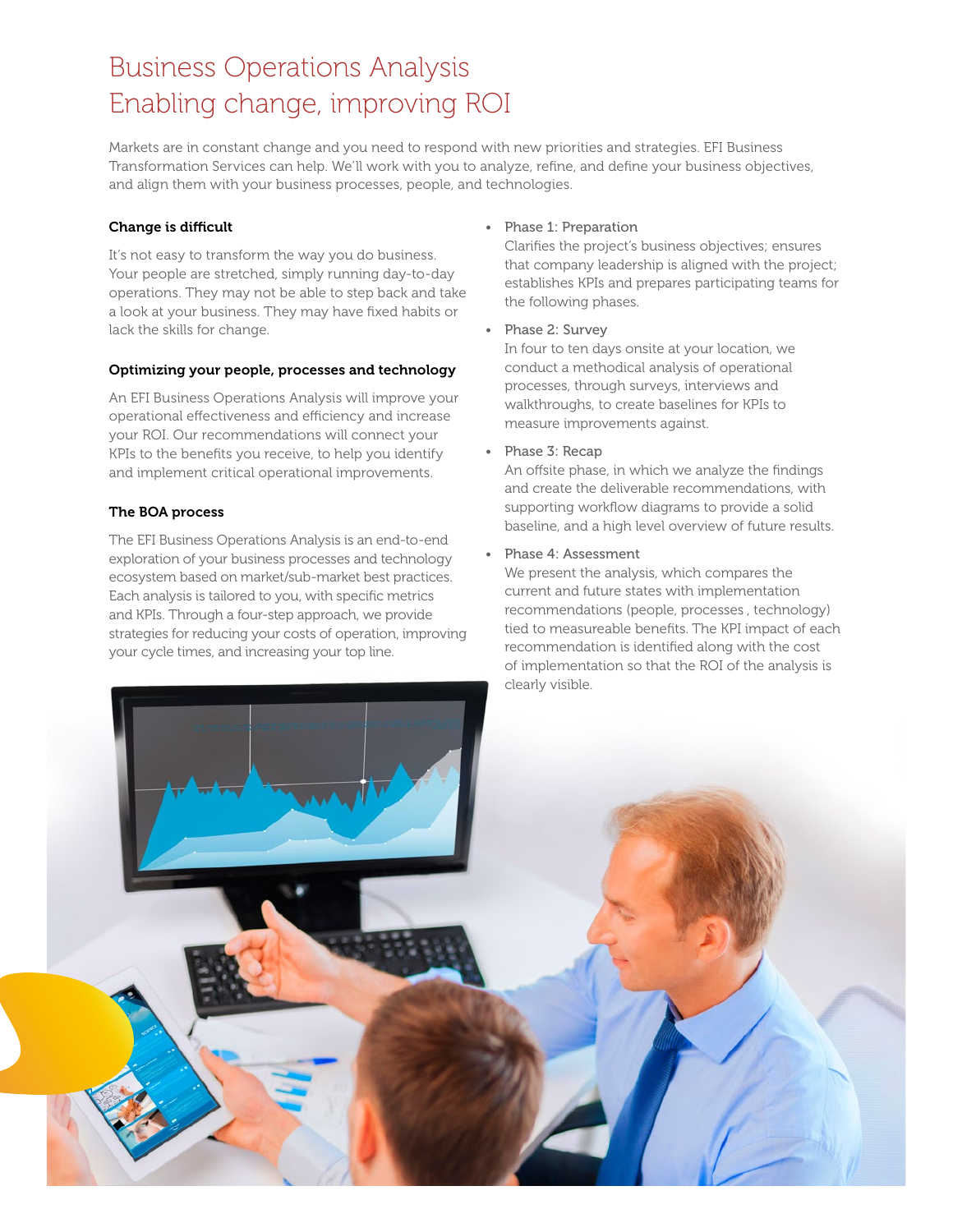### Systems Audit: Leveraging your EFI investment

Sometimes, the purchase of new technology fails to achieve the expected ROI—often because the business needs are not aligned with IT systems and processes. The causes can be that processes are poorly adopted, that "exceptions" in implementation are allowed, or that business needs have changed. Short-term workarounds can become permanent. Between employee turnover, and a lack of documentation, technology utilization can become less effective—resulting in increased labor costs, higher error rates, and longer cycle times.

An EFI Systems Audit evaluates your utilization of EFI solutions to identify bottlenecks and recommend improvements for procedures, configurations and employee skills. We examine the relationship between your technology and business needs, and seek out gaps, redundancy and manual errors that result in poor profitability.

You will receive detailed recommendations on EFI system configuration and process changes, and additional staff training targeting areas where improvement is required.

### The Systems Audit process

In a three-step process, we evaluate your utilization of EFI technology, focusing on cost reductions, shorter cycle times, and leveraging existing investments to drive your business forward.

### • Phase 1: Preparation

Aligns the project and your leadership team's vision, to ensure that the business objectives are understood and measurable, and that your participating teams are organized and prepared.

### • Phase 2: Survey

A three- to four-day onsite audit, with hands-on step and operational process, as a

### • Phase 3: Recap

An offsite phase, in which we analyze the findings and create the deliverable recommendations. After conferring with the team, the documents are presented, with detailed descriptions of the challenges and recommended solutions, along with a high level overview of the future state and product development roadmap.

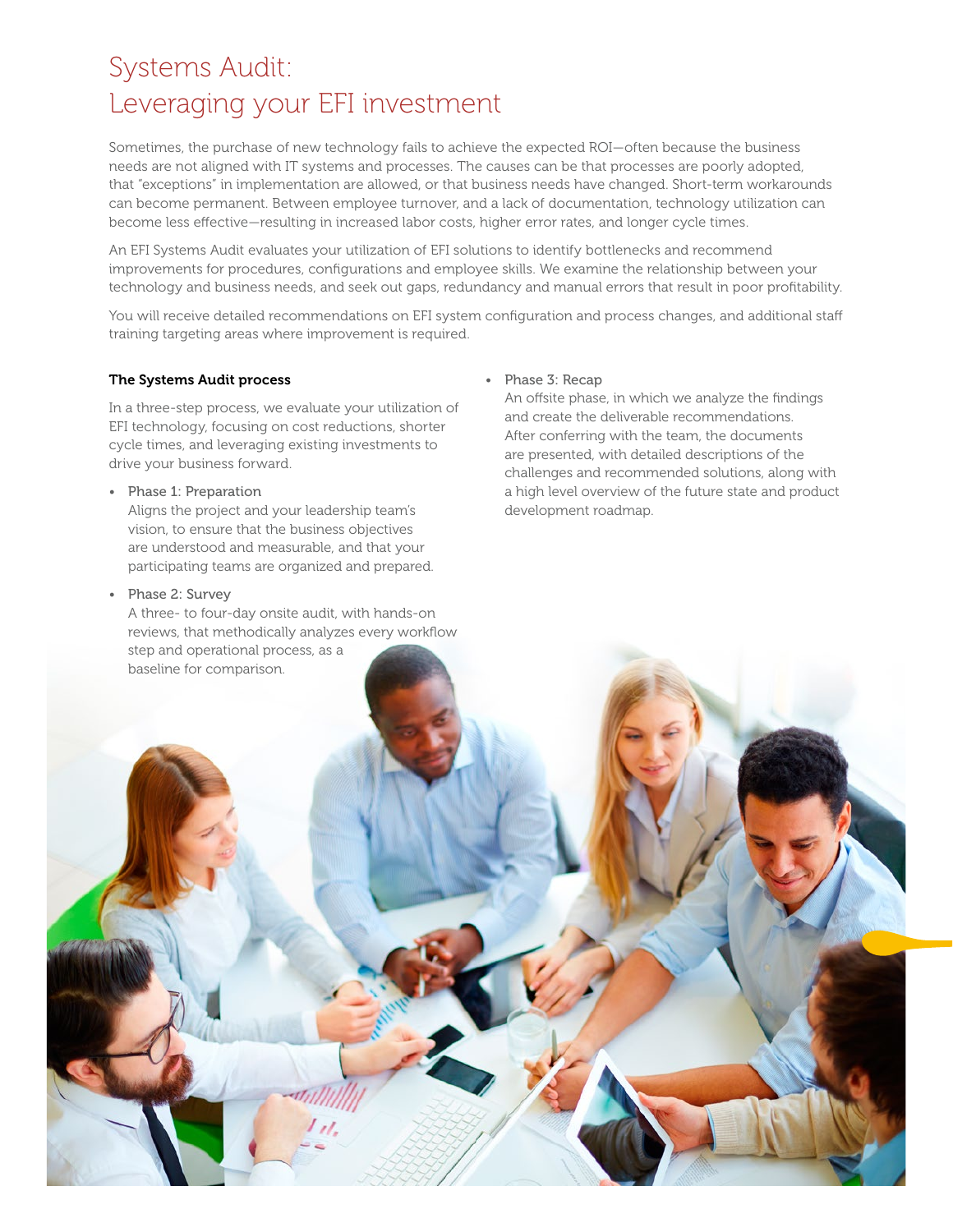### Change Management Driving change throughout your organization

How people react to change —whether it's to new systems and equipment, or to changes in markets and lines of business—affects your entire organization. You will not see the benefits of a business transformation project unless the people in your enterprise change the way they work.

EFI Change Management solutions prepare your organization for change, and measure the success of the changes that you have implemented. Our Change Management teams do not only create or deploy new systems and processes; we also ensure the successful, sustainable adoption of existing systems.

We review the effects of change in four areas:

- Organizational Structure: are your people aligned with the processes?
- Change Preparation: Is the infrastructure in place?
- Change Readiness: are your people prepared for new behaviors and new methods?
- Change Effectiveness: how will you know whether the change is successful?

### The Change Management process

The EFI Change Management process is tailored to your specific priorities and objectives. Applying best practices, it focuses on identifying barriers to change and leveraging the change agents that exist in your organization. The emphasis is on creating an environment that supports the new operations, and on helping your people adapt. The four focus areas are designed to align your organization to support your new business objectives:

#### • Organization

Examines the impact of the future state's processes on your organization. The organizational structure is examined, to ensure that each area is sufficiently staffed and to minimize conflicts in objectives. Goals and incentives are reviewed for alignment with new business objectives.

### • Preparation

Identifies any required infrastructure changes, including new SOPs, training, documentation, or changes to the physical workspace. End-user training is also considered, to ensure future continuity as employees change roles and new staff joins your business.

#### • Readiness

Ongoing activities to help employees understand why change is necessary, with a focus on ability and willingness to change. Even passive resistance can cause a transformation project to fail. Accordingly, we identify detractors and address their concerns while leveraging the backing of supporters. We educate employees to share the motivations and benefits of the change, and we facilitate communication, to help leaders and managers address employee concerns.

**Effectiveness** 

ongoing evaluation of the effectiveness of change management, via KPIs, training tests and certifications, employee surveys and feedback. This enables you to proactively adjust strategies as the project proceeds.

"An organization's ability to maximize its investments in infrastructure is limited only by the ability of its people to embrace change."

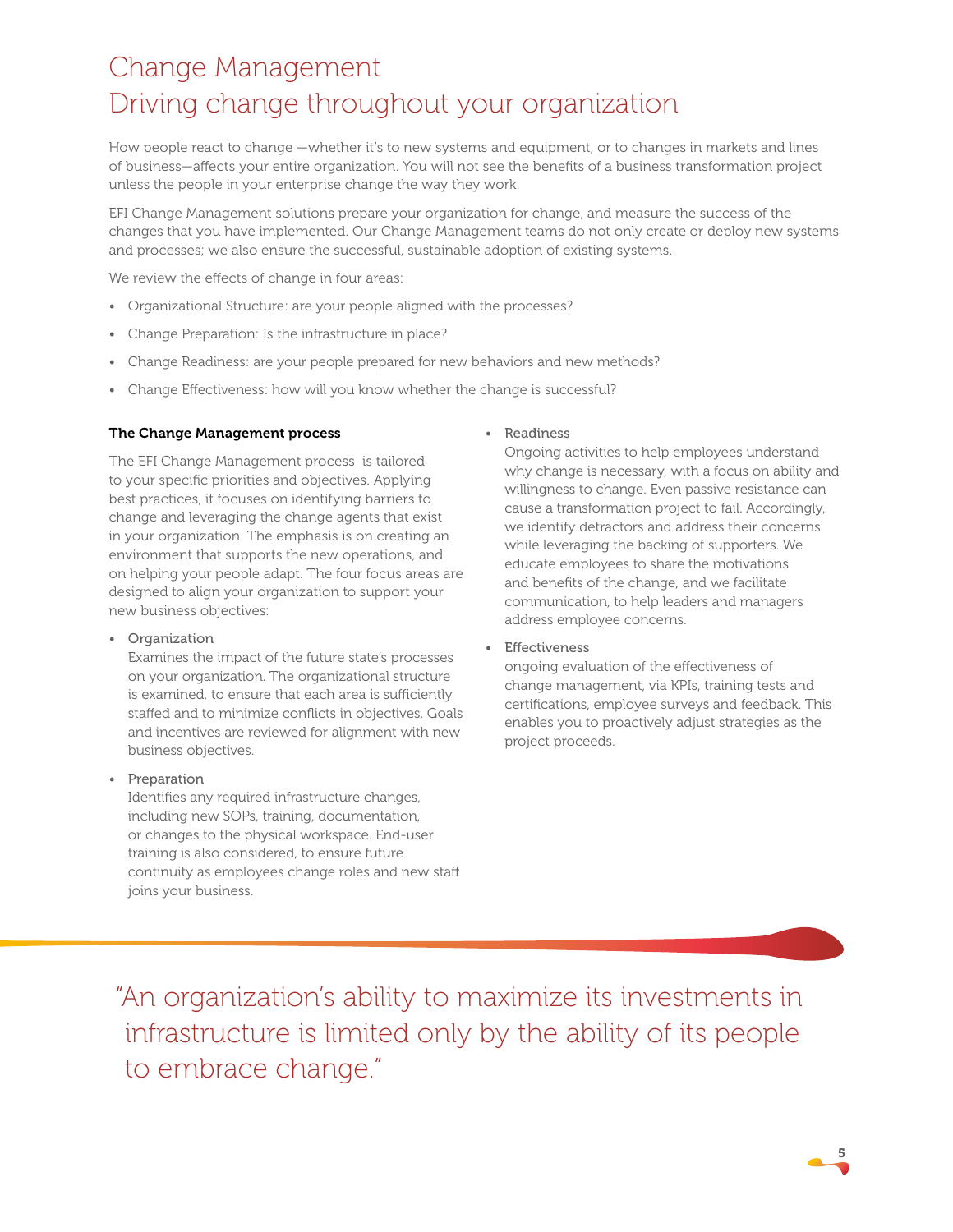First, have a definite, clear practical ideal; a goal, and objective. Second, have the necessary means to achieve your ends; wisdom, money, materials, and methods. Third, adjust all your means to that end.

- Aristotle

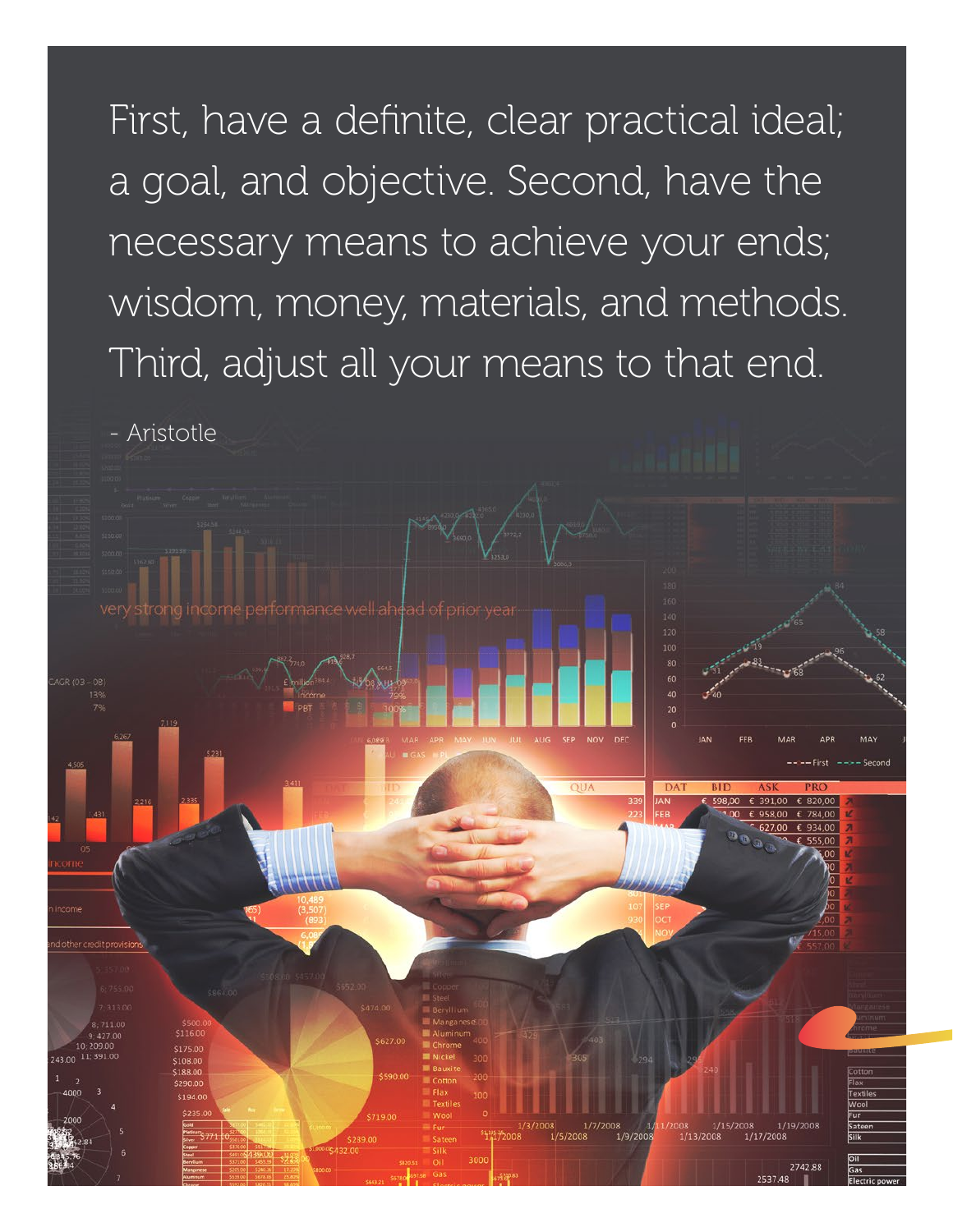### Implementation Services Delivering results faster

Whether you are implementing a solution that is the backbone of your business, enhancing your IT stack, or providing enhanced services to your customers the integration of software and hardware components must operate seamlessly. To maximize the ROI from your ERP investment—and gain a tool that gives you the agility to stay ahead of the competition—you need to be certain of a successful implementation.

A best practice Implementation Services engagement examines your operations and needs, and tailors your solution to remove costly performance gaps, redundancy and manual errors that result in poor profitability. We deliver a ready-to-use ERP solution optimized to improve the overall effectiveness and efficiency of your operations and increase your ROI, and we help you manage the organizational changes necessary to fully benefit from the capabilities of your IT solutions.

### Implementation Services process

An EFI Implementation engagement is an end- to end implementation of a ready-to-use EFI solutions, from initiation through definition, realization, validation and finally to go-live deployment with optional post go live support.

• Phase 1: Initiation

Create a project schedule and define project governance for communication, risk-management, issues-management and change control processes. The hardware and software is prepared and installed.

• Phase 2: Definition

Outline the solution's requirements and the business use cases it must support. Current business workflows are documented and analyzed, and compared to future-state business workflows: any gaps are identified. Typical usage examples are identified to validate the software configuration. All in support of agreed upon business and operational KPIs

### • Phase 3: Realization

The configuration of the solution is performed according to the requirements and workflows in the definition phase. Your solution administrators and business users are trained and certified on how to maintain and operate the solution. In addition, we help you with the organizational changes necessary to fully leverage your solution—which may include awareness-building exercises and techniques for overcoming resistance.

### • Phase 4: Validation

The solution is tested for functionality, including end-to-end testing of the workflow and operational testing when applicable. Then we help you through the acceptance-testing phase.

• Phase 5: Go Live

Before the solution goes live, each task in the migration is identified, and you are guided through each step. A final on-site session helps you through the final steps to going live and EFI will be available to help with questions and needs during the early days of operating the new solution. Post go live the EFI team will offer services to guide the customer through the first critical business milestones.